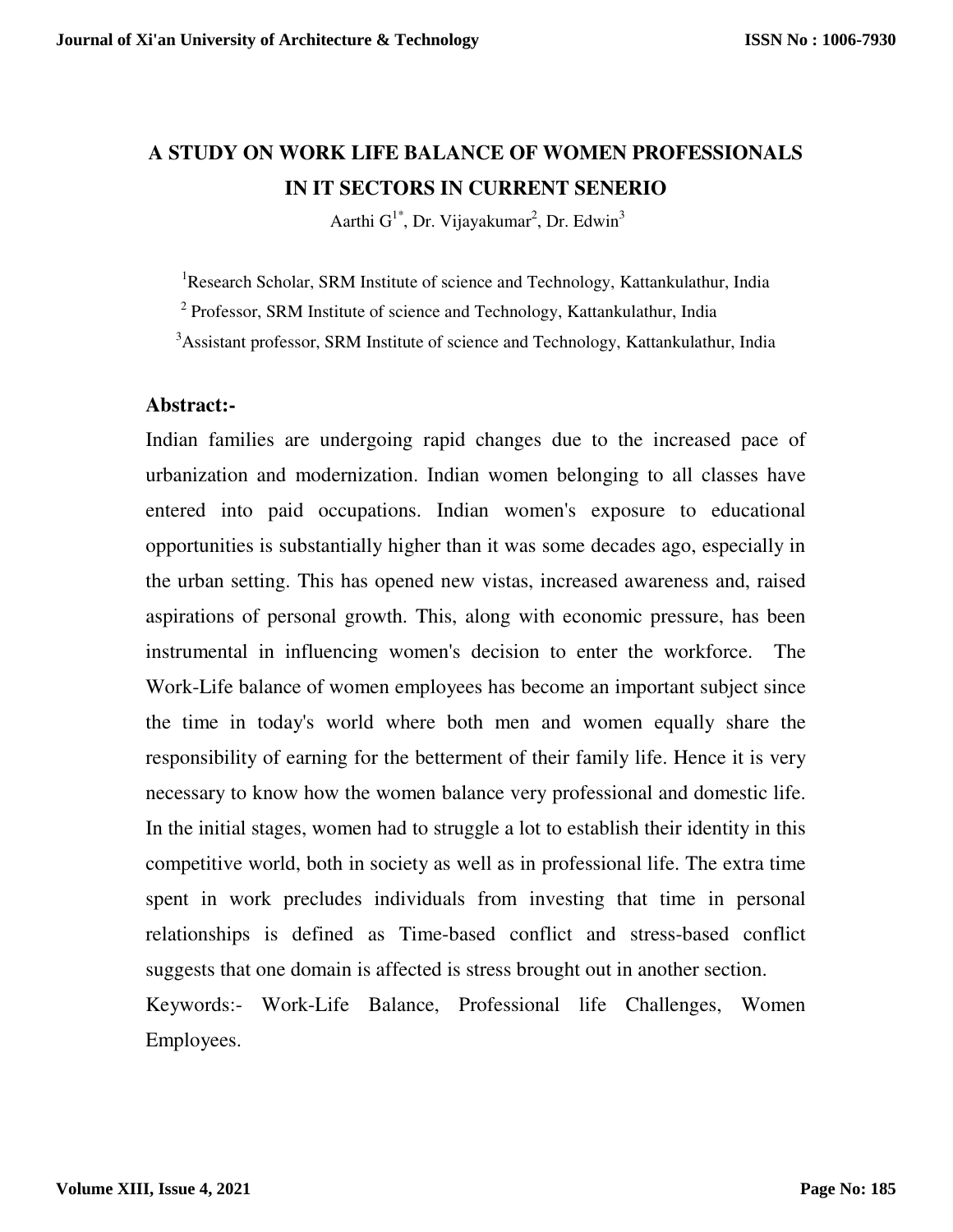## Introduction

 In short, work-life balance is the state of equilibrium where a person equally prioritizes the demands of one's career and the demands of one's personal life.

 According to survey from Enterprise Technology Research. The percentage of workers permanently working from home is expected to double in 2021.

 Another recent Ganter CEO survey revealed that over two-thirds (74%) plan to permanently shift employees to remote work after the Covid-19 crisis ends.

 Facebook CEO Mark Zuckerberg told employees in late May that many would work remotely indefinitely and plans to keep staff remote through 2020.

 The world witnessed a historic shift in the **2020** job market due to the Covid-19 pandemic. While some companies used to offer the ability to work from home as a perk, it has now become the norm for most businesses.

 By 2025, an estimated 70% of the workforce will be working remotely at least five days a month. Dec 27, 2020

 The primary aim and objective of this study are to observe how women employees, especially those belonging to the information technology (IT) sector, balance their professional and personal aspects.

 The objective is studied considering their demographic aspects about a set of factors considered to be challenging and enhancing the work life balance (WLB) in the professional and personal aspect.

The objectives can be outlined as follows:

To identify and analyze the professional and personal related factors challenging the work-life balance amongst working women in the IT Companies.

To identify and analyze the professional and personal enhancers relating to work-life balance amongst working women in IT Companies.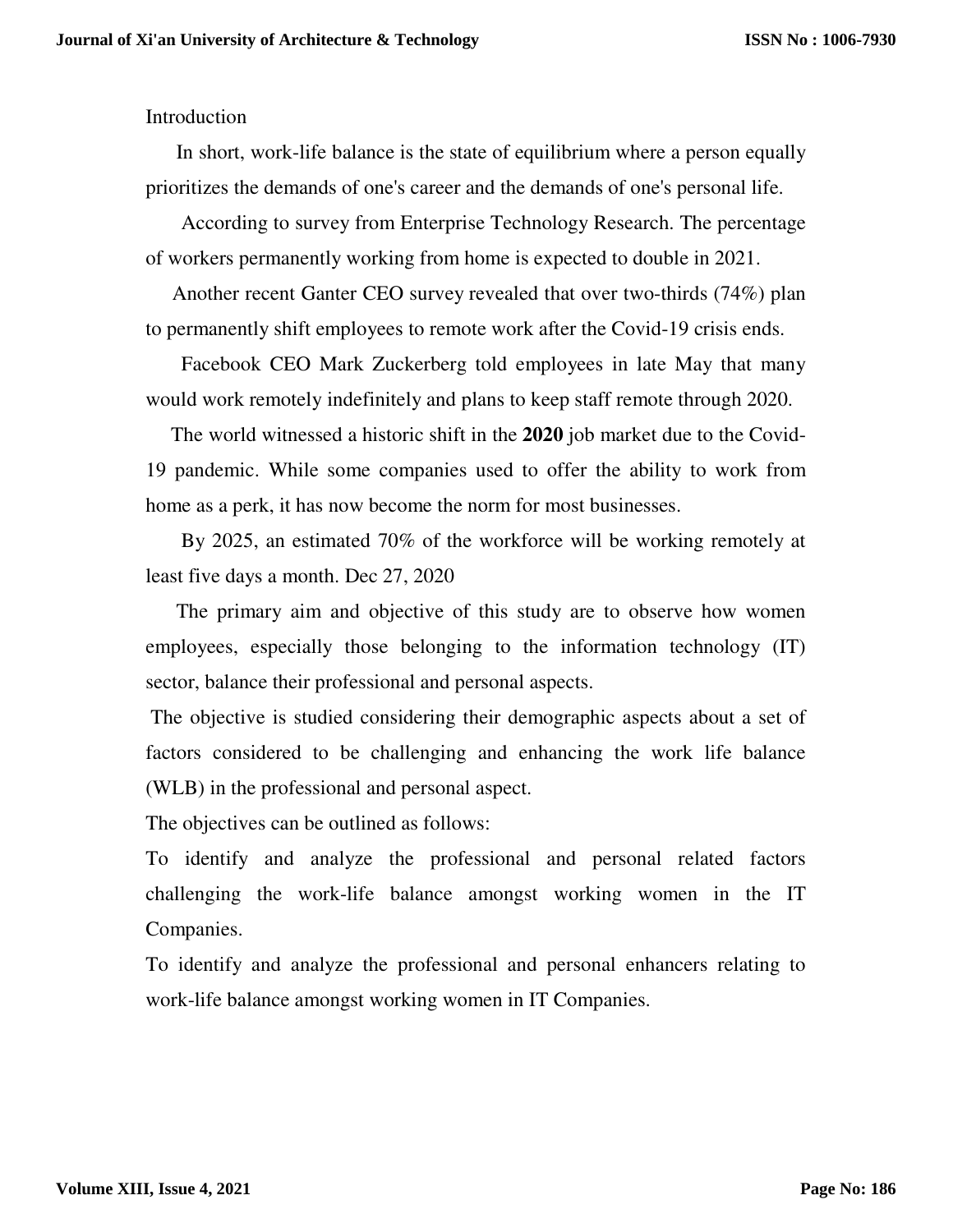Dependent Variables:

- 1. Professional Challenges to Work-Life Balance
- 2. Personal Challenges to Work-Life Balance
- 3. Social Media Involvement and Work-Life Balance
- 4. Professional Enhancers to Work-Life Balance
- 5. Personal Enhancers to Work-Life Balance

Though the study has been confined to only IT Professionals, the results of the study have opened up several avenues for further researches in the aspect of work-life balance. Large-scale and in-depth researches on this subject have been envisaged in association with specialized institutions. There is immense scope for researches on this topic in India.

Focused studies on the work-life balance of women employees could be initiated to bring about a good awareness about the problems women face while balancing their personal and professional lives. Work-life balance is treated as a separate and core aspect, making it compulsory for all the levels of employees are agreed. But it is strongly opined that to produce its full effectiveness, it should be gradually aligned with other core employee-friendly programs of the society. One of the important objectives of Corporate Responsibility is ensuring a good work-life balance by being flexible with their employees. Further research towards how can the aspect of work-life balance be associated with the Companies would bring about a mutual understanding and synergies of employee retention.

In India, consequent to exploding human population, the quality of the work environment has been deteriorating, despite many focused efforts. The root cause for such a distressing state of affairs can be traced to the inclusion of only limited concepts of work-life balance in the company agenda, and the ineffective operational process by the managers, due to lack of adequate knowledge and training of the same. Further studies on the efforts to improve the means of infusing work-life balance concepts among the managers of the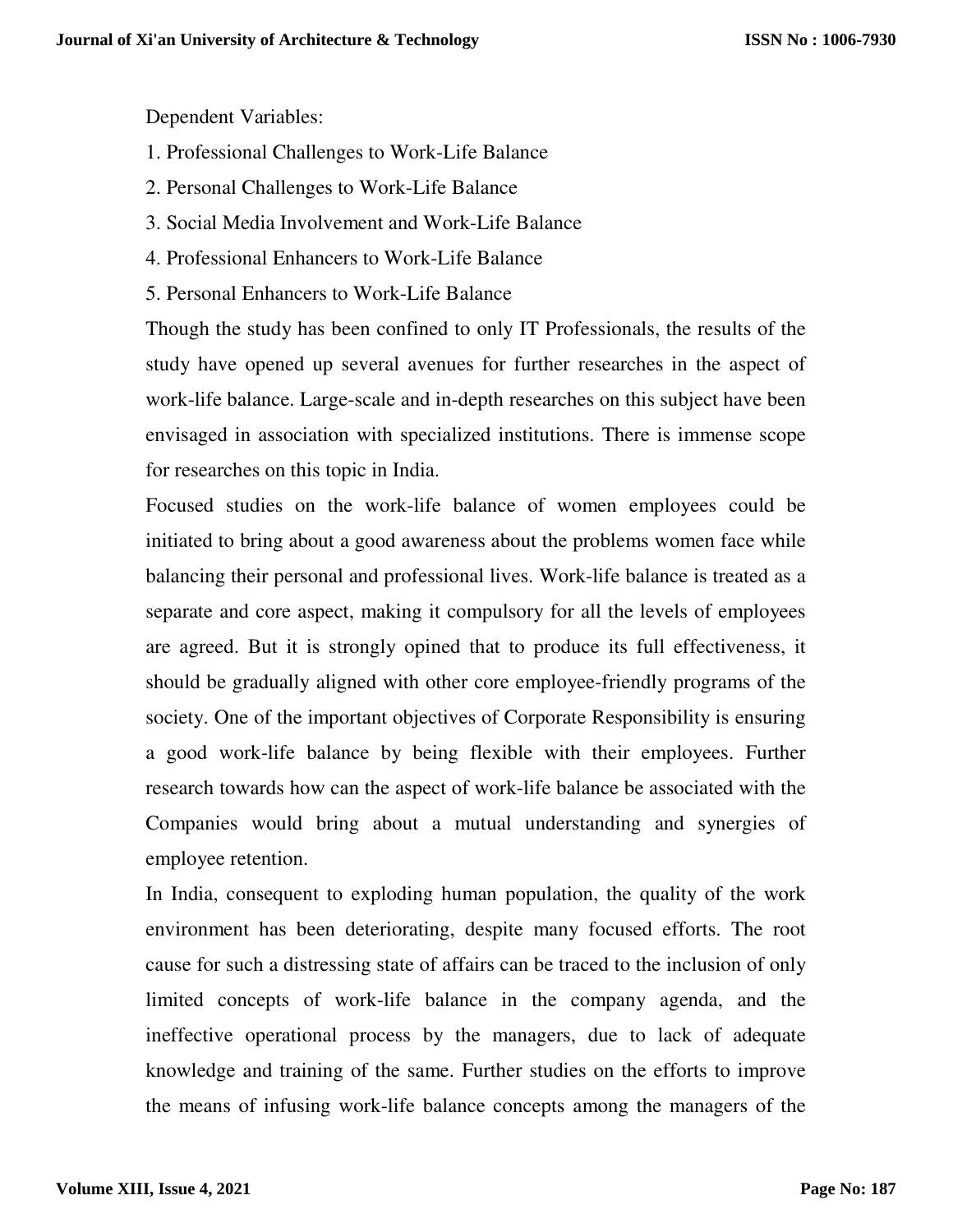organizations would surely prove effective on change management in the mindsets of managers to take up the work-life balance as a key concept. The researcher strongly believes that the challenge of effecting a change rests with the attitude of the employers and the employees towards each other, who will be responsible for improving the work-life balance of future employees and ensure a safe and happy workplace.

2. Literature survey

| Latha Swarna. (2020) | A study on work-life balance of<br>in<br>working women professionals<br>pandemic, and also problems and<br>challenges faced by them is necessary.<br>The existing crisis has pushed people<br>to do the job and home lives beneath<br>the same roof for numerous families,<br>and they battle to manage everything<br>is at this point visible to everyone |
|----------------------|------------------------------------------------------------------------------------------------------------------------------------------------------------------------------------------------------------------------------------------------------------------------------------------------------------------------------------------------------------|
| Bhumika. (2020).     | The study shows that in comparison to<br>men, women felt more emotional<br>exhaustion due to personal life<br>interference in work during work from<br>period. Surprisingly,<br>the<br>home<br>relationship between work interference<br>with personal life, and emotional<br>exhaustion did not differ by gender                                          |

Personal Enhancers to Work-Life Balance (PEE) can be defined as those factors which emerge of the individuals' relationship/involvement including his family, friends, society, personal routine etc. Some of the relevant factors considered in this study for validating the construct of Personal Enhancers to Work Life Balance are presented in the table 1 given below Personal Enhancers to Work Life Balance Regular exercises and fitness schedule Yoga and meditation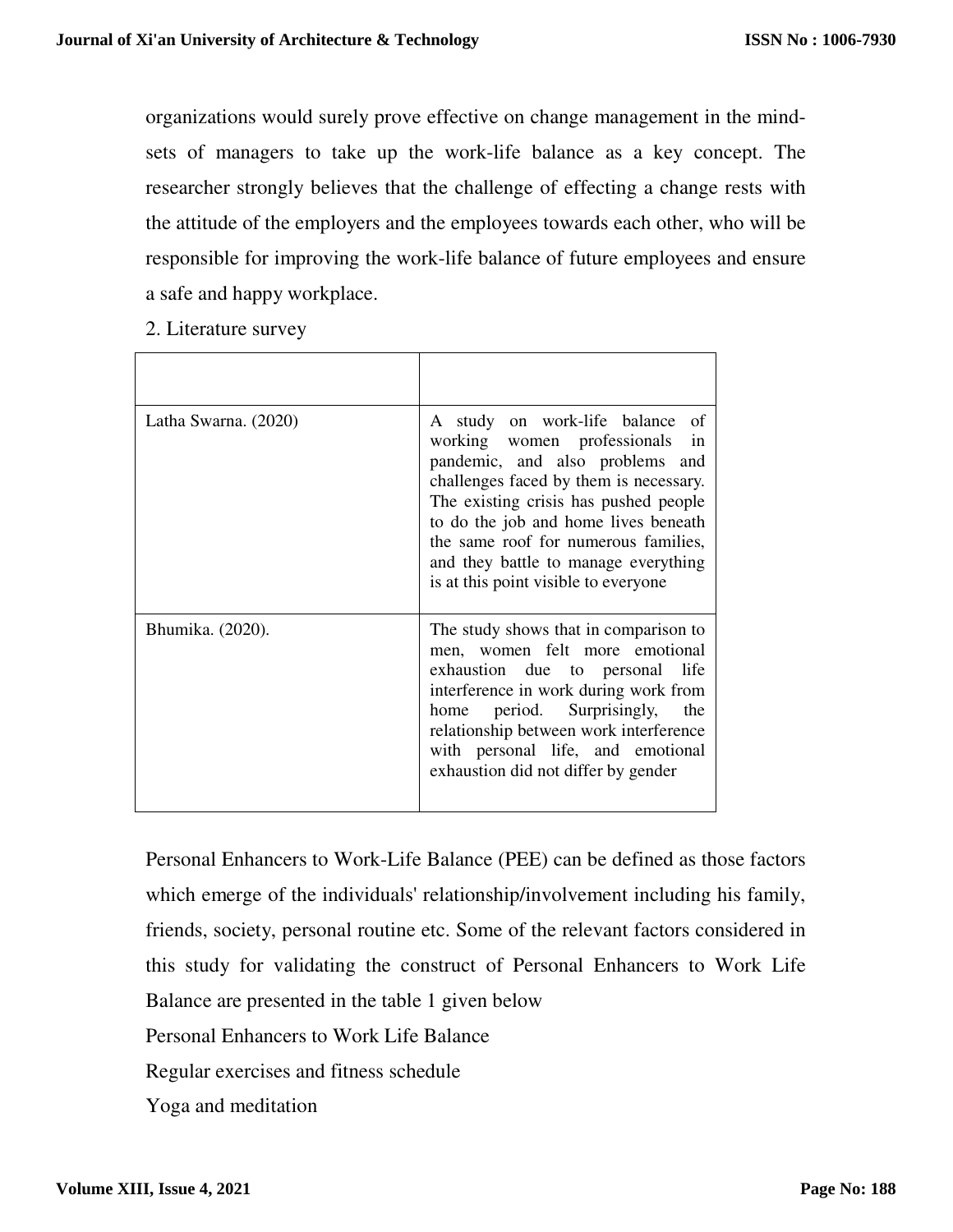Balanced diet and sufficient sleep Involvement in hobbies Supportive and caring husband Understanding and supportive family members and friends Availability of reliable and consistent servant maid (outsourced domestic help) Proximity and accessibility of reliable crèche facility for minors Participation in spiritual and cultural activities

Participation in social work

3. Global scenario in IT

Digital technology has revolutionized the world as never before. In the global scenario it undergoes transformation with undreamt rapidity. India is no exception and has witnessed an unprecedented growth in the field of Information Technology. This sector has emerged as one of the largest employers in the country. It is to be noted that this sector has not only created plentiful job opportunities but has also resulted in new types of challenging careers. As this sector gives more emphasis to knowledge alone it is nondiscriminating in nature. It provides opportunities for the educated, middle class women to build their own dreams and excel in fields, which were earlier perceived to be male domains. Though they are not the majority, Indian women professionals are definitely on the rise and are paving the way for future generations. Indian women are becoming increasingly visible and successful in the professional and public sphere. The present study explores aspects like to measure the level of satisfaction as perceived by the women-respondent employees on the varied determinants of work life balance, to identify the major factors that influence the work life balance among various categories of women employees in I.T. Industry and to measure the overall work life balance of women employees irrespective of cadres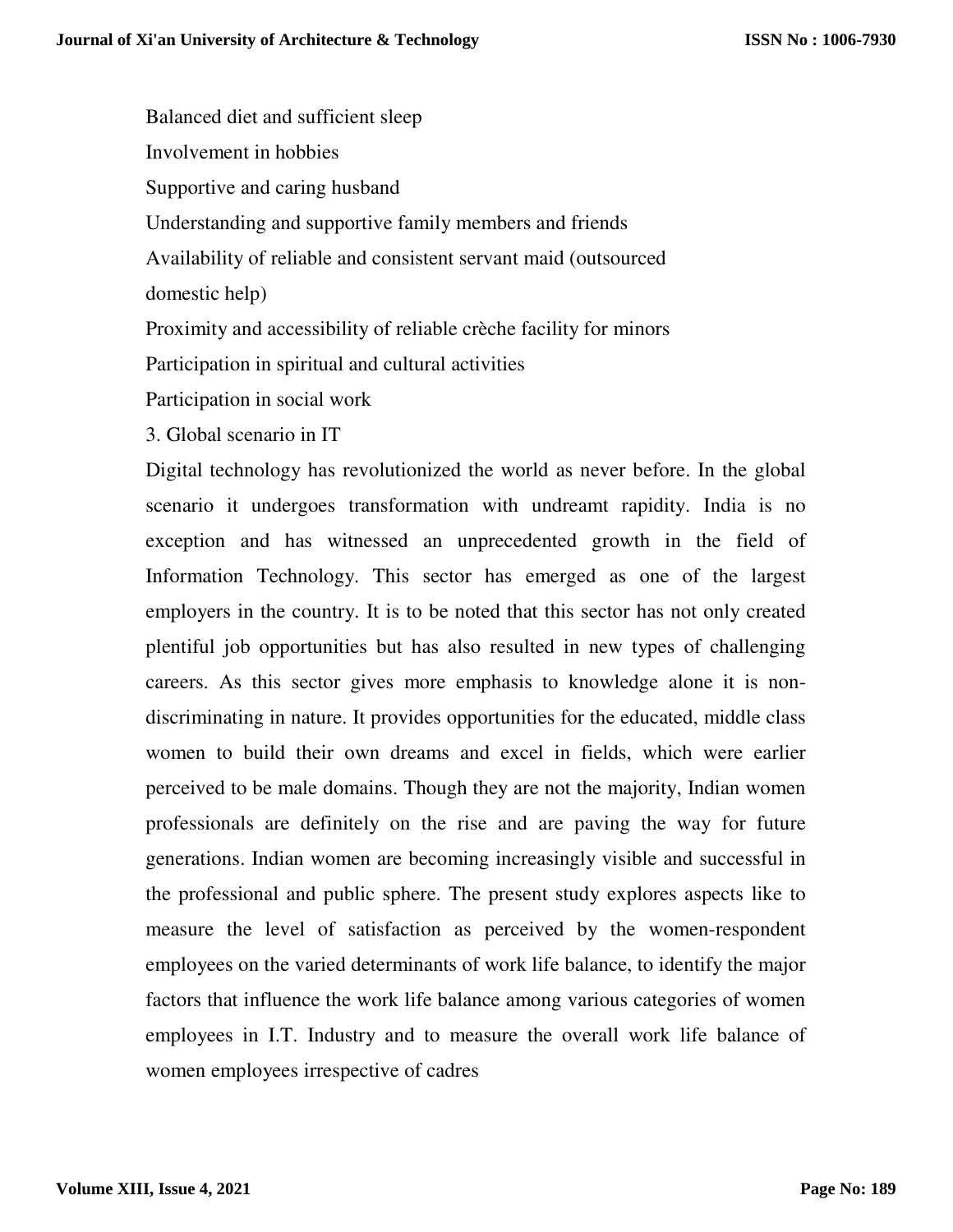Work–life balance is the proper prioritizing between "work" career and ambition on one hand and "life" (pleasure, leisure, family and spiritual development) on the other. Related, though broader, terms include "lifestyle balance" and "life balance". There is a large individual component in that meaning includes each individual's needs, experiences, and goals, define the balance and there is not a one size which fits all solution. Also, what work-life balance does not mean is an equal balance in units of time between work and life. Work life balance has important consequences for employee attitudes towards their organizations as well as for the lives of employees. A balance between work and life is supposed to exist when there is proper functioning at work and also at home.

The study was undertaken with the following objectives:

To measure the level of satisfaction as perceived b y the women-respondent employee s on the varied determinants of work life balance.

To identify the major factors that influences the work life balance among various categories of women employees in I.T. Industry.

To measure the overall work life balance of women employees irrespective of cadres

In both the academic and corporate world the notion of work life balance is gaining a great deal of consideration. The challenge of work-life balance in our culture is occupying its space. The employees are often lost in thought with work when they are spending time with family and loved ones; experience an inability to be meaningfully engaged in work when at their work station. At present the work turn about to be more knowledge based, fluid, and rational; overloaded people area ways busy in thinking about their work. Complete life planning is the most modern and innovative approach towards sound work life profits that develop an understanding of the imperative aspects of their professional life, individual lives and their relativity. Their main concern is to make employees to focus in their lives as a whole and assess specific space for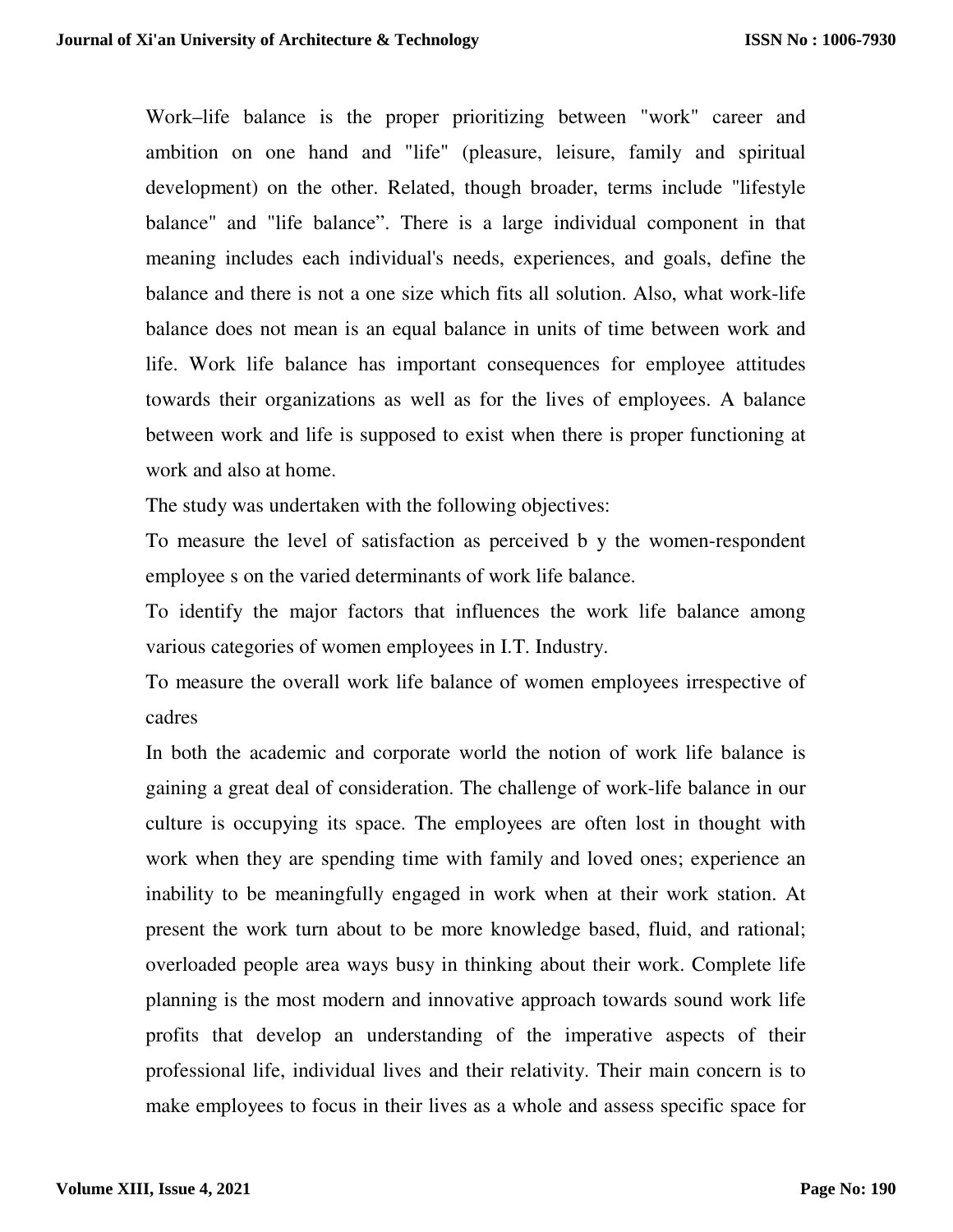emotional and physical wellbeing, careers, relationships, spirituality, and their personal monetary situation so as to improve balance in their lives and develop an individualized life plan. The idea of total life has the foremost benefits such as transformed employee energy, enthusiasm and attachment with work, and improved productivity.

Following measures could be taken by the organisations or by individuals for having a sound work and family life.

1. Sound understanding of the inter play between employment & family should be encouraged.

2. Establishing understandable communication channels between the manager, employee and other team members so that the situations of crisis and resentment between other team members.

3. The benefits of work-life alternatives and flexible working in business should be acknowledged.

#### **Future scope**

The present study is confined to women employees in Chennai city. Chennai city is one of the developed cosmopolitan cities in India. Women employees who have been working in different organizations covering different sectors like Banking, Insurance, and Education, IT, BPO and Health care were considered for the purpose of the study.

Women workforce is increasing and their contribution to the organizations is also considered to be valuable. It is very necessary for the organizations to acknowledge women employees by providing more appropriate work-life balance measures for them. Striking a healthy work-life balance is imperative for all the employees irrespective of the industry to which they belong. It is the joint responsibility of the employer and the employees to ensure strong worklife balance that can bring in fruitful results to organization as well as employees also.